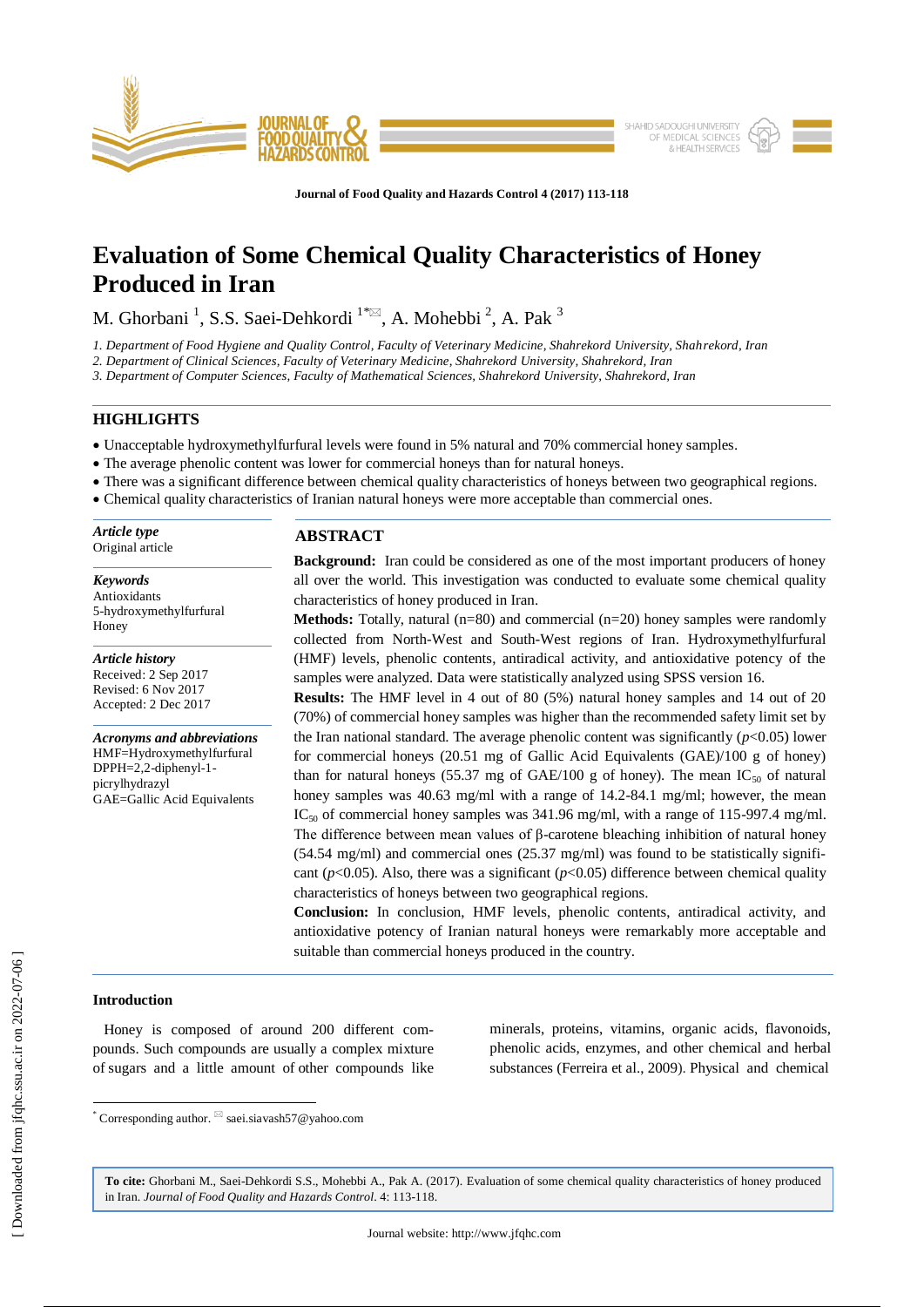compounds in honey depend first of all on its herbal origins and then on the environmental factors, climatic conditions, geographical region, methods of processing and storage, etc. (Erejuwa et al., 2012; Liu et al., 2013).

 Honey is considered as one of the most important natural antioxidant sources among the foods. It is effective against human-threatening health substances such as oxidant agents. In addition, honey consumption can substantially decrease the risk of cardiovascular diseases, cancers, cataract, and inflammatory diseases (Belay et al., 2013; Da Silva et al., 2016). Honey includes antioxidant enzymes such as catalase, peroxidase, glucose oxidase; and non-enzyme antioxidants such as acid ascorbic, tocopherol, carotenoids, amino acids, proteins, and organic acids (Ferreira et al., 2009; Gambacorta et al., 2014).

 Thermal processes are often applied in food industries in order to obtain healthy products with extended shelf life. Of course, in addition to having beneficial effects, some of negative impacts of thermal processes have to be taken into consideration (Capuano and Fogliano, 2011). The thermal processes applied on honey may destroy vitamins and biological nutrients and at the same time, reduce the activity of diastase enzyme and increase Hydroxymethylfurfural (HMF) content (Tosi et al., 2002). HMF is a colorless solid with a high degree of solubility in water. When honey is heated and kept for a time, its sucrose level decreases, while HMF content increases. Then, it can be metabolized within the body into other substances and make side reactions with DNA or proteins (Bogdanov et al., 2004). So, in the current study, we investigated some chemical quality characteristics of honey produced in Iran.

## **Materials and methods**

#### *Honey samples*

 From July 2015 to September 2016, the natural honey samples were randomly collected from the apiaries from the mountainous regions in North-West (East Azarbayjan province) and South-West (Chaharmahal and Bakhtiyari province) of Iran. Furthermore, the commercial and artificial honey samples were randomly gathered from the stores located in two mentioned regions. The numbers of natural and commercial samples per each region were 40 and 10, respectively. The samples were kept under the conditions of 4 ˚C and %25 humidity until conducting the process of analysis.

#### *Chemicals and reagents*

 The chemicals and regents used in the current study were analytical grades and obtained from Merck, Darmstadt, Germany, including sodium bi-sulfite, potassium ferrocyanide with three water molecules, zinc acetate with two water molecules, ethylalcohol, HMF, 2,2-diphenyl-1-picrylhydrazyl (DPPH), methanol, *β*carotene, chloroform, tween 80, and gallic acid. Linoleic acid and folin-ciocalteu phenol reagent were prepared from Sigma-Aldrich (USA).

#### *HMF determination*

 The quantitative determination of HMF was conducted according to the method proposed by White (1979). Briefly, 5 g honey was transferred into a 50 ml volumetric flask. Then, 25 ml distilled water was added to the flask and honey was completely dissolved in it. Next, 0.5 ml Carrez I and II solutions were added and stirred well. The volume was increased to 50 ml. The contents of the flask were mixed completely and then filtered through Whatman paper. The first 10 ml was rejected and the rest were collected. Five ml of the filtrate was added to two test tubes. In the first tube (i.e., the sample tube), 5 ml distilled water and in the second (i.e., the reference tube), 5 ml sodium bi-sulphite were added. After stirring the content of both tubes, the absorbance of the sample solution was determined against the reference solution using UV/Visible spectrophotometer at 284 nm. In order to subtract the amount of absorbance for the background substance, the sample absorbance was conducted on the reference materials after resetting the device. The same procedure was repeated at 336 nm and its absorbance was recorded.

HMF concentration (mg/kg)= $(A_{284}-A_{336}) \times 149.7 \times 5/W$ 

A<sup>284</sup> and A336 are the absorbance at 284 and 336 nm, respectively; W is the weight of analyzed honey sample in g and the factor 149.7 is a theoretical value derived from molar absorptivity of HMF (i.e. 16800) at 284 nm. Accuracy of the method applied to determine HMF was confirmed by spiking of increasing amounts of standard solutions of HMF to different types of honey solutions. As seen in Table 1, the recoveries were acceptable.

## *Determination of total phenolic content*

 Total phenolic content was evaluated based on methods by Tenore et al. (2012) with a little modification and the use of gallic acid as the reference. Briefly, 20 μl of each honey sample in addition to the gallic acid calibration solutions (having concentrations equal to 20, 40, 60, 80, and 100 mg/L) were added to a container (with the capacity of 25 ml) containing 1.16 ml ultrapure water (ddH2O). Also, a reference reagent solution was provided using ultrapure water. One hundred μl Folin-Ciocalteu's phenol reagent was added to the mixture and stirred well. After 8 min, 300 μl  $Na_2CO_3$  (%20) solution was added to the mixture and stirred. The mixture was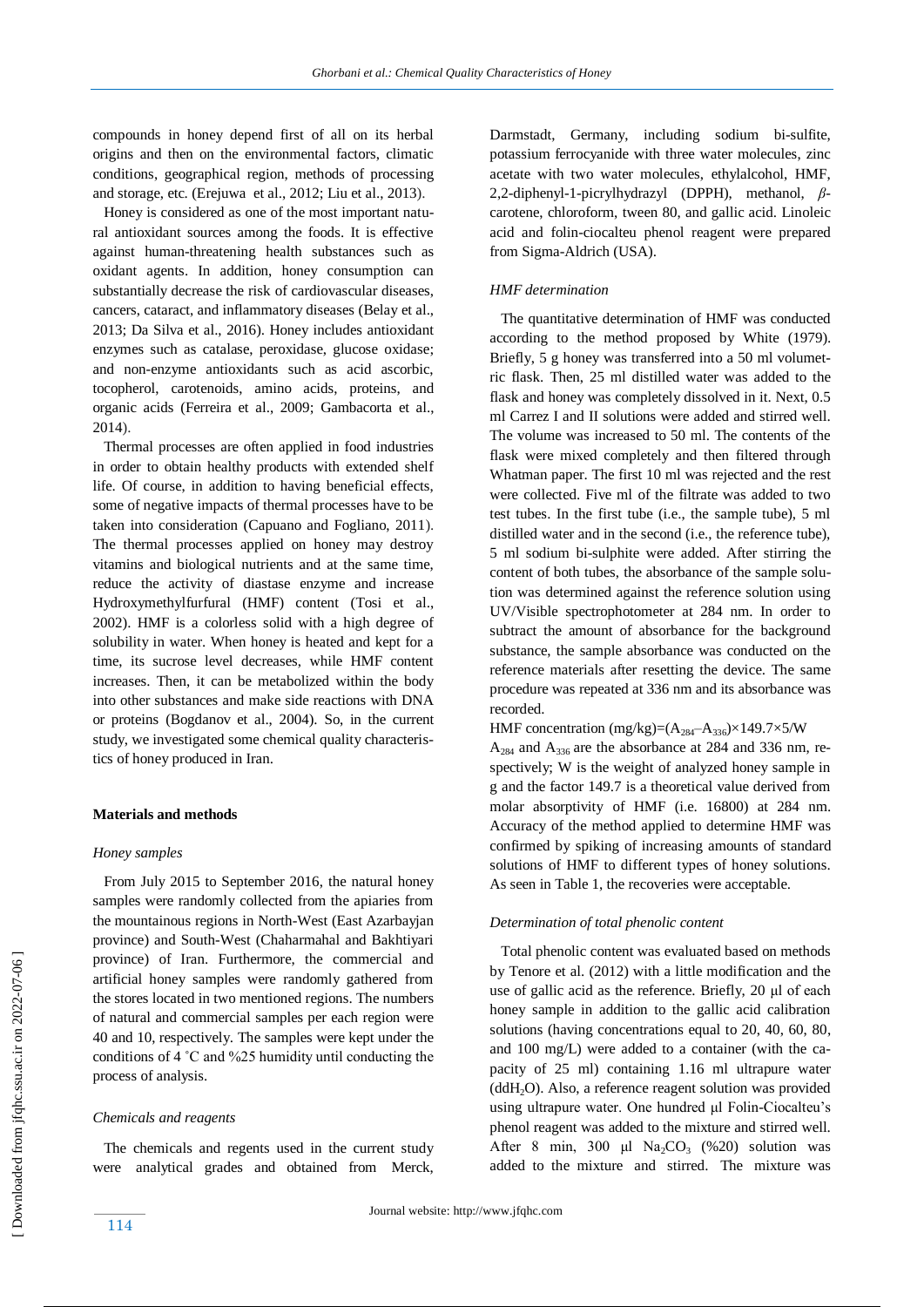reached its final volume by the addition of doubledistilled water and then was stirred well. The resulting solution was kept for 30 min under the temperature of 40 ˚C in a stove and then, its absorption was read using spectrophotometer at the wavelength of 675 nm. The total phenolic content was evaluated in the form of mg Gallic Acid Equivalents (GAE)/100 g honey.

#### *DPPH free-radicals scavenging assay*

 The DPPH radical scavenging activity of honey samples was evaluated according to the method applied by Khalil et al. (2011). The capacity of honey samples to donate electron or lose hydrogen atoms was investigated through the bleaching of the purple DPPH solution. Firstly, the DPPH solution was obtained by dissolving the DPPH powder in methanol with the concentration of 0.024 mg/ml. Then, several concentrations of pure water, including 0.125, 0.25, 0.5, and 0.75  $g/ml$  were provided for each honey sample. One ml of each honey sample was mixed with 2.7 ml methanol containing DPPH radicals and stirred well. The mixture was kept for 15 min in darkness and at room temperature. The reduction of DPPH radicals was determined through the measurement of absorbance at 517 nm.

Antiradical activity(%)=100 $\times$ (absorbance of control– absorbance of sample/absorbance of control)

The results were reported according to  $IC_{50}$ , which refers to the minimum concentration of honey (mg/ml) that has %50 antiradical effects.

#### *β-carotene bleaching assay*

 The antioxidant activity of honey was evaluated using *β*-carotene–linoleic-acid system (Ferreira et al., 2009). Firstly, a concentration of honey equal to 0.5 mg/ml distilled water was provided from each sample and 0.2 ml of them was transferred into each test tube. Then, 2 mg *β*carotene was dissolved in 10 ml chloroform in order to obtain the *β*-carotene solution. Two ml of this solution was transferred into a 100 ml flat-bottom container. Chloroform was evaporated at 40 ˚C in vacuum. This part of the study was conducted through the application of incubator device and vacuum pump. Then, 40 mg linoleic acid, 400 mg tween 80 (as emulsifier), and 100 ml distilled water were added to the mixture and stirred well. Aliquots of this emulsion (each equal to 4.8 ml) were added to each tube containing 0.2 ml honey in various densities. The tubes were stirred and kept at 50 ˚C in a hot water bath. It should be mentioned that as soon as the emulsion was added to each tube, the zero-time absorbance at 470 nm was determined using spectrophotometer. Determining the subsequent absorbance intensity was conducted every 20 min until the discoloration of the control sample. In order to eliminate the background

effect, a control sample that was free of *β*-carotene was applied. Inhibition of lipid peroxidation in the samples was evaluated using the following formula:

Lipid peroxide inhibition =  $(\beta$ -carotene content after 2 h of assay/initial *β*-carotene content)×100

#### *Statistical analysis*

 Statistical analysis of the data of this survey were conducted by the application of SPSS software version 16.

#### **Results**

 The results showed that the mean HMF content in honeys produced in South-West of Iran (16.9 mg/kg) was significantly (*p*<0.05) higher than those in North-West of Iran (2.85 mg/kg). As shown in Figure 1, mean HMF concentration in commercially produced honeys was too different with  $(p<0.05)$  this rate in naturally produced honeys. The HMF level in 4 out of 80 (5%) natural honey samples and 14 out of 20 (70%) of commercial honey samples was higher than the recommended safety limit set by the Iran national standard.

 The honeys from the North-West of Iran had higher mean phenolic content than the honeys from the South-West of Iran with a significant difference  $(p<0.05)$ . Total phenolic content of natural honey samples was ranged from 19.0 to 55.7 mg of GAE/100 g of honey, whereas these rates for commercial honey samples was ranged from 8.45 to 32.63 mg of GAE/100 g of honey. Also, the average phenolic content was significantly  $(p<0.05)$ lower for commercial honeys (20.51 mg of GAE/100 g of honey) than for natural honeys (55.37 mg of GAE/100 g of honey).

There was significant  $(p<0.05)$  difference between DPPH radical scavenging activity of honey samples of North-West  $(IC_{50} = 50.96$  mg/ml) and South-West regions (IC<sub>50</sub> = 30.31 mg/ml). Also, the mean IC<sub>50</sub> of natural honey samples was 40.63 mg/ml with a range of 14.2-84.1 mg/ml; however, the mean  $IC_{50}$  of commercial honey samples was 341.96 mg/ml, with a range of 115- 997.4 mg/ml.

 *β*-carotene bleaching inhibition rate in honeys obtained from North-West of Iran was significantly  $(p<0.05)$ higher than the values recorded for honey samples of South-West of Iran.

 For natural and commercial honey samples, the *β*carotene bleaching inhibition ranges were 32.15 -78.96 mg/ml as well as 10.15-37.69 mg/ml, respectively. The difference between mean values of *β*-carotene bleaching inhibition of natural honey (54.54 mg/ml) as well as commercial ones (25.37 mg/ml) was found to be statistically significant (*p*<0.05).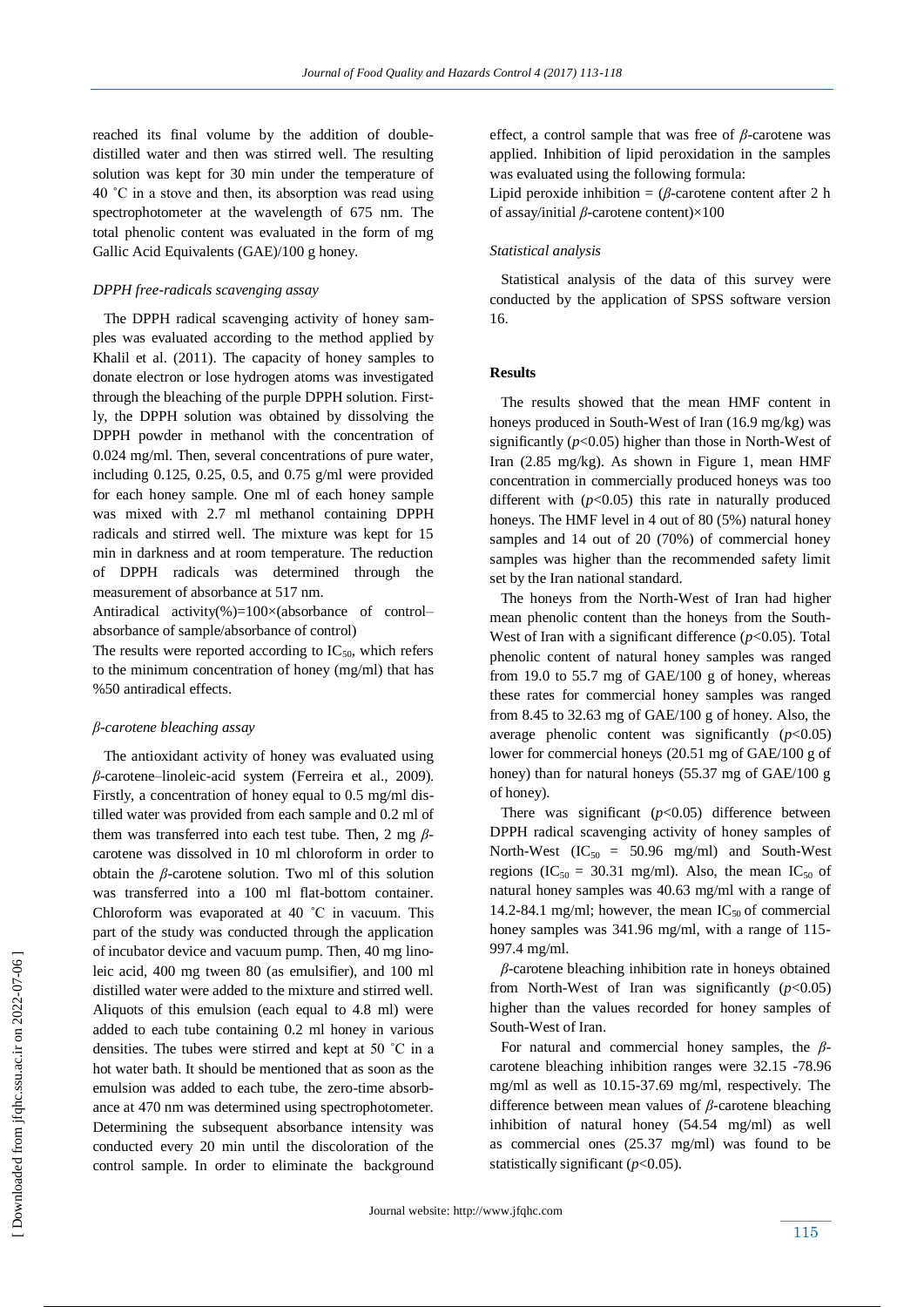| Spiked concentration (mg/L) | Recovery concentration (mg/kg) | Recovery $(\%$ |
|-----------------------------|--------------------------------|----------------|
|                             | 0.46                           | 92             |
| 0.5                         | 0.43                           | 86             |
|                             | 0.47                           | 94             |
|                             |                                | 90±4.16        |
|                             | 1.60                           | 106            |
| 1.5                         | 1.55                           | 103            |
|                             | 1.58                           | 105            |
|                             |                                | $105 \pm 1.53$ |
|                             | 2.67                           | 89             |
| 3                           | 3.00                           | 100            |
|                             | 2.77                           | 92             |
|                             |                                | $94 \pm 5.69$  |
|                             | 5.97                           | 95             |
| 6                           | 6.20                           | 103            |
|                             | 5.71                           | 99             |
|                             |                                | 99±4.00        |
|                             | 11.25                          | 94             |
| 12                          | 11.50                          | 96             |
|                             | 11.58                          | 96             |
|                             |                                | $95 \pm 1.33$  |
|                             | 23.00                          | 95             |
| 24                          | 21.80                          | 91             |
|                             | 22.10                          | 92             |
|                             |                                | $92 \pm 2.10$  |





Figure 1: Comparison of mean hydroxymethylfurfural levels (mg/kg) in two different honey samples of Iran

# **Discussion**

 There are several types of natural honeys in Iran depending on the honey floral sources. However, unauthorized production or improper processing could decrease honey's quality and nutritional values. The safety and

quality of the commercial or the so-called artificiallyproduced honey are always questionable. In the case of commercially-produced honeys in Iran, direct incorporation of industrial carbohydrate syrups in honey and/or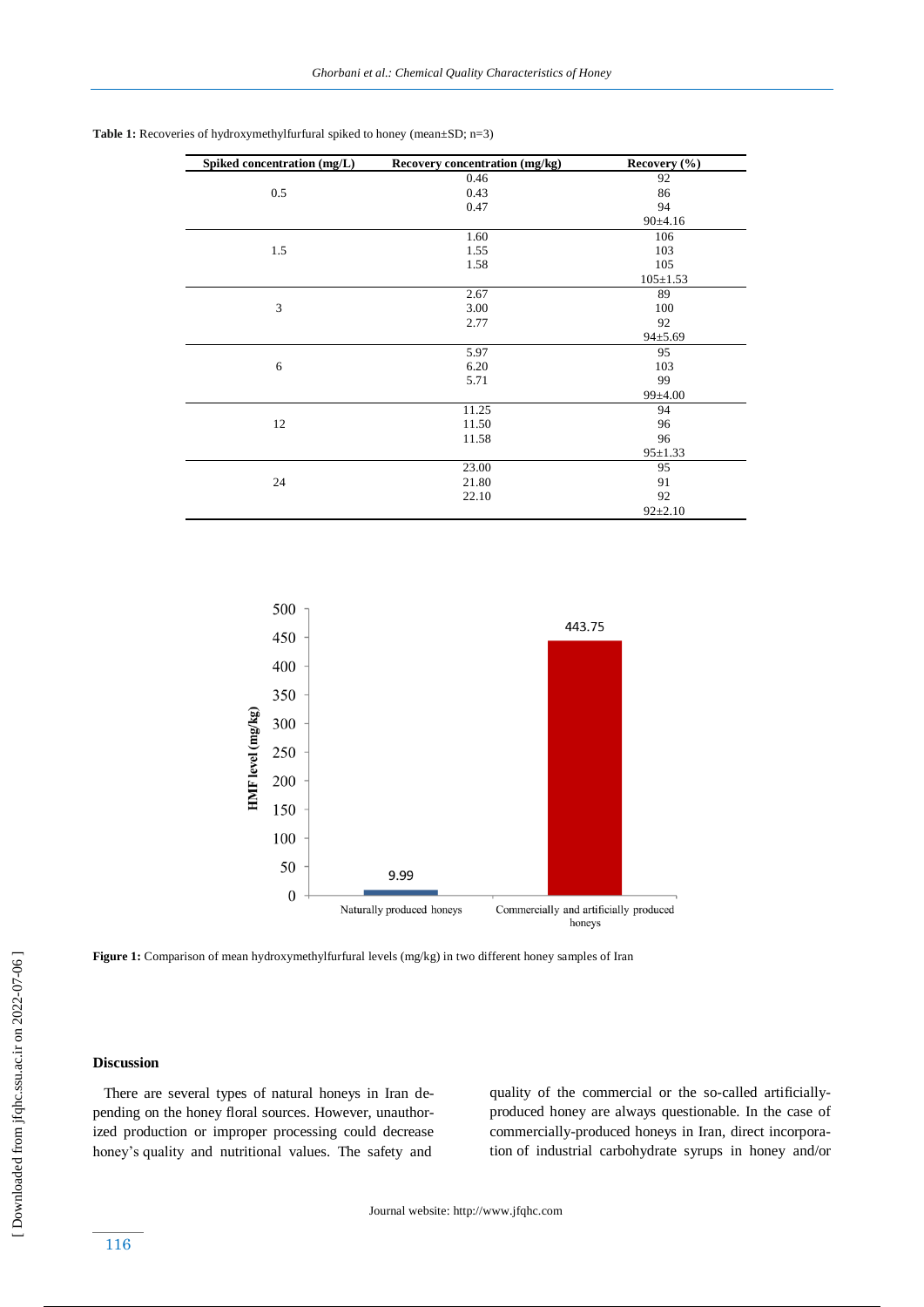heat treatment of honey could result in quality deterioration. In addition, heating the sugar solutions by adding unsafe or forbidden food colorants and essences to produce artificial honey could be regarded as an adulteration. In this survey, the variability of quantitative data regarding chemical characteristics of honey samples obtained from two different geographical regions of Iran were highlighted the influence of different factors such as botanical source, climatic conditions, etc.

 Several investigations on honey HMF contents have been accomplished in recent years all over the world. According to Belay et al*.* (2013), the mean concentration of HMF in honey samples obtained from Bale, Ethiopia was 0.84±0.46 mg/kg. Oddo et al. (2008) analyzed the HMF levels in honey samples obtained from various locations around Brisbane, Queensland, Australia. They reported the mean concentration and the range of HMF as 1.2 mg/kg and 0.4-1.2 mg/kg, respectively. Estevinho et al. (2012) reported that the HMF levels of the Portuguese organic honeys were ranged between 0.8 and 1.5 mg/kg with the mean level of 1.1 mg/kg. Comparing to the similar previous studies, the mean levels of HMF in honeys found in the current study were far above the mean concentrations reported in the some other countries. Since HMF as a cyclic aldehyde is formed from sugar, it is an indicator of overheating or long and inadequate storage condition. Due to its possible cytotoxigenicity, carcinogenicity, genotoxicity, mutagenicity, HMF is a major health concern worldwide (Pita-Calvo et al., 2017). The Institute of Standard and Industrial Research of Iran (ISIRI, 2009) has established that the HMF content in honey samples should be lower than 40 mg/kg. In the present survey, HMF concentrations in commercial honey samples were considerably high that was similar to the finding of a research conducted by Jalili (2016) who detected HMF in 43% of honeys from different supermarkets of Tehran, Iran. Therefore, it seems that adulteration actions in commercial honey marketed in Iran is common.

 Total phenolic contents in honey samples of this study showed diverse ranges which was in accordance with some previous published investigations (Escuredo et al., 2012; Ferreira et al., 2009; Gambacorta et al., 2014; Khalil et al., 2011). The phenolic content in honey is remarkably influenced by the climatic conditions, floral sources, and geographical origin (Escuredo et al., 2012). There are roughly ten thousands of botanical phenolic compounds that could be divided into flavonoids and non-flavonoids. Many of these compounds could be transferred by honeybees to the final honey product. Phenolic acid content as an important fraction of phenolic compounds could result in antioxidative characteristics and lipid oxidation inhibitory activities. The major phenolic compounds in honey consist of gallic acid, cyringic acid, benzoic acid, coumaric acid, cinnamic acid, caffeic acid, ferulic acid, and so forth. In addition, more than 50% of all natural phenolic compounds are comprised of flavonoids that could contribute to the antioxidative activity of honey (Alvarez-Suarez et al., 2012; Da Silva et al., 2016; Erejuwa et al., 2012).

 In Iran, illegal heat processing of honey could result in a product temperature very close to the boiling point of water. In addition, adulteration of honey by adding different industrial sugar syrups or other additives causes significant alterations in the final product. The effect of heat treatment and storage time on the degradation of heat-labile phenolic compounds in some foodstuffs has been reported in recent years (Mrad et al., 2012; Spanos and Wrolstad, 1990). The DPPH radicals are not affected by chemical side reactions like chelating of metal ions as well as enzyme inhibition. On the other hand, the DPPH method has become one of the most frequently used procedures to assess the antioxidant properties (Khalil et al., 2011; Silici et al., 2010). According to scientific literature, antiradical activities varied markedly among the honey samples all over the world (Belay et al., 2013; Khalil et al., 2011). Ferreira et al. (2009) reported an average inhibition of *β*-carotene equal to 75.51, 39.25, and 37.03 mg/ml for light, amber, and dark honey samples, respectively in Portugal which their results are somewhat similar to the findings of the current study.

## **Conclusion**

 In conclusion, HMF levels, phenolic contents, antiradical activity, and antioxidative potency of Iranian natural honeys were remarkably more acceptable and suitable than commercial honeys produced in the country.

#### **Conflicts of interest**

There are no conflicts of interest.

#### **Acknowledgments**

 The results of this article are related to MSc. thesis (No.170/2271) in the Faculty of Veterinary Medicine, Shahrekord University, Iran. This study was financially supported by Shahrekord University. This research was ethically approved by the local institutional review board.

#### **References**

Alvarez-Suarez J.M., Giampieri F., González-Paramás A.M., Damiani E., Astolfi P., Martinez-Sanchez G., Battino M. (2012). Phenolics from monofloral honeys protect human erythrocyte membranes against oxidative damage. *Food and Chemical Toxicology*. 50: 1508-1516.